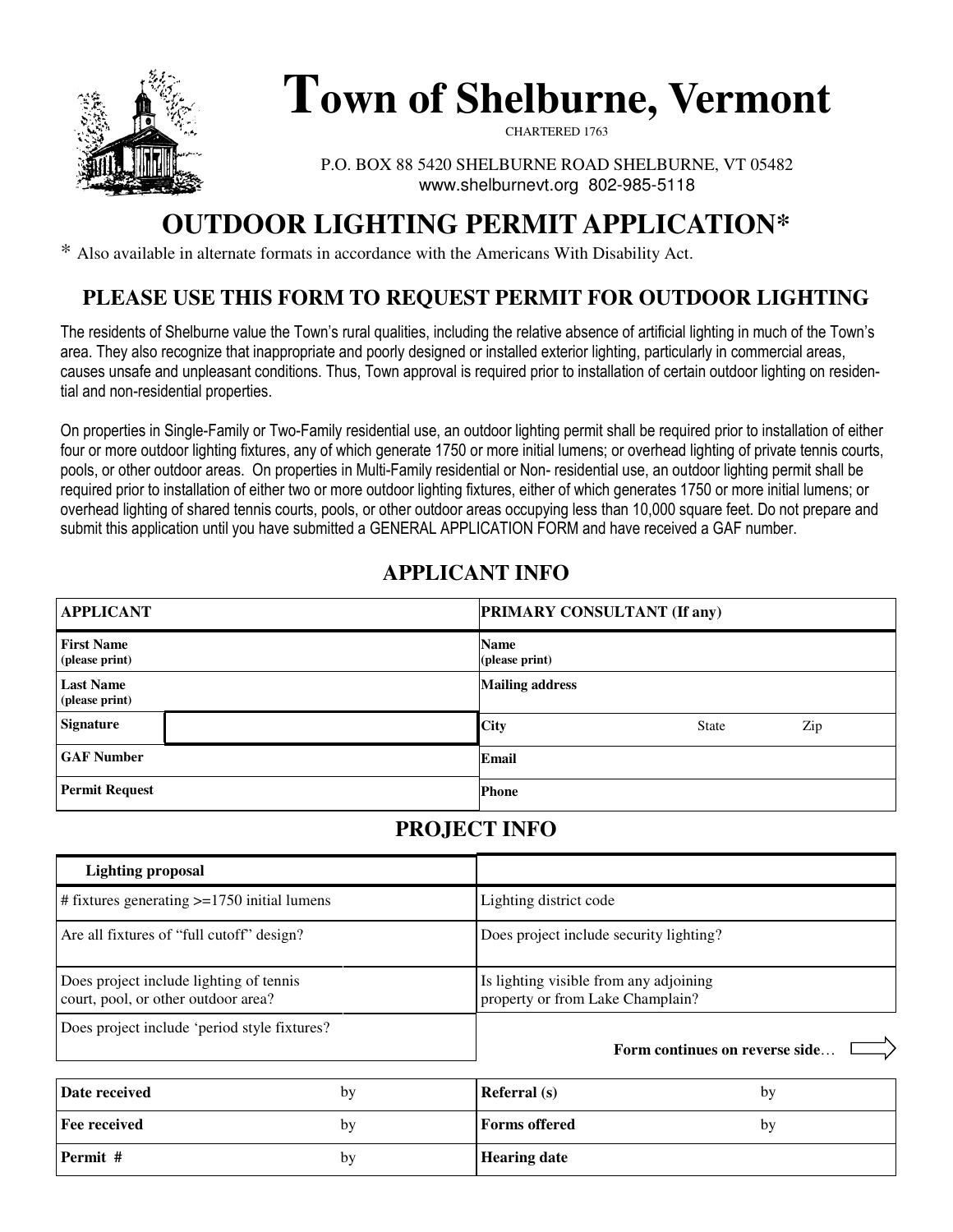# **OUTDOOR LIGHTING PERMIT APPLICATION**

#### **PROJECT INFO, CONTINUED**

| <b>Lighting proposal</b>                   |                                           |
|--------------------------------------------|-------------------------------------------|
| Does project include parking lot lighting? | Has proposal received high impact review? |
| Has proposal received site plan review?    | Date of high impact review                |
| Date of site plan review                   |                                           |

#### **CONFORMANCE WITH REVIEW CRITERIA**

Applications for outdoor lighting approval must meet several criteria contained in the zoning bylaw. The review process will tend to function more smoothly when you provide thorough responses to the following items.

Describe or summarize and attach any evidence indicating that, except where alternatives are specifically allowed, any lighting fixture generating more than 1750 initial lumens (equivalent to a 100 watt incandescent bulb) will be fully shielded or full cutoff fixtures.

Describe or summarize and attach any evidence indicating that full cutoff and fully shielded fixtures will be mounted and maintained so that they are level horizontally.

Describe or summarize and attach any evidence indicating all building mounted luminaires will be located below the roof line.

Describe or summarize and attach any evidence indicating the application will Comply with Lakeshore Lighting Standards found in 1975.17 including prohibitions against unshielded flashing, flood, and red/green lights, restrictions on Lights on docks or piers, and Lights illuminating paths, stairs, decks.

**Form continues**…